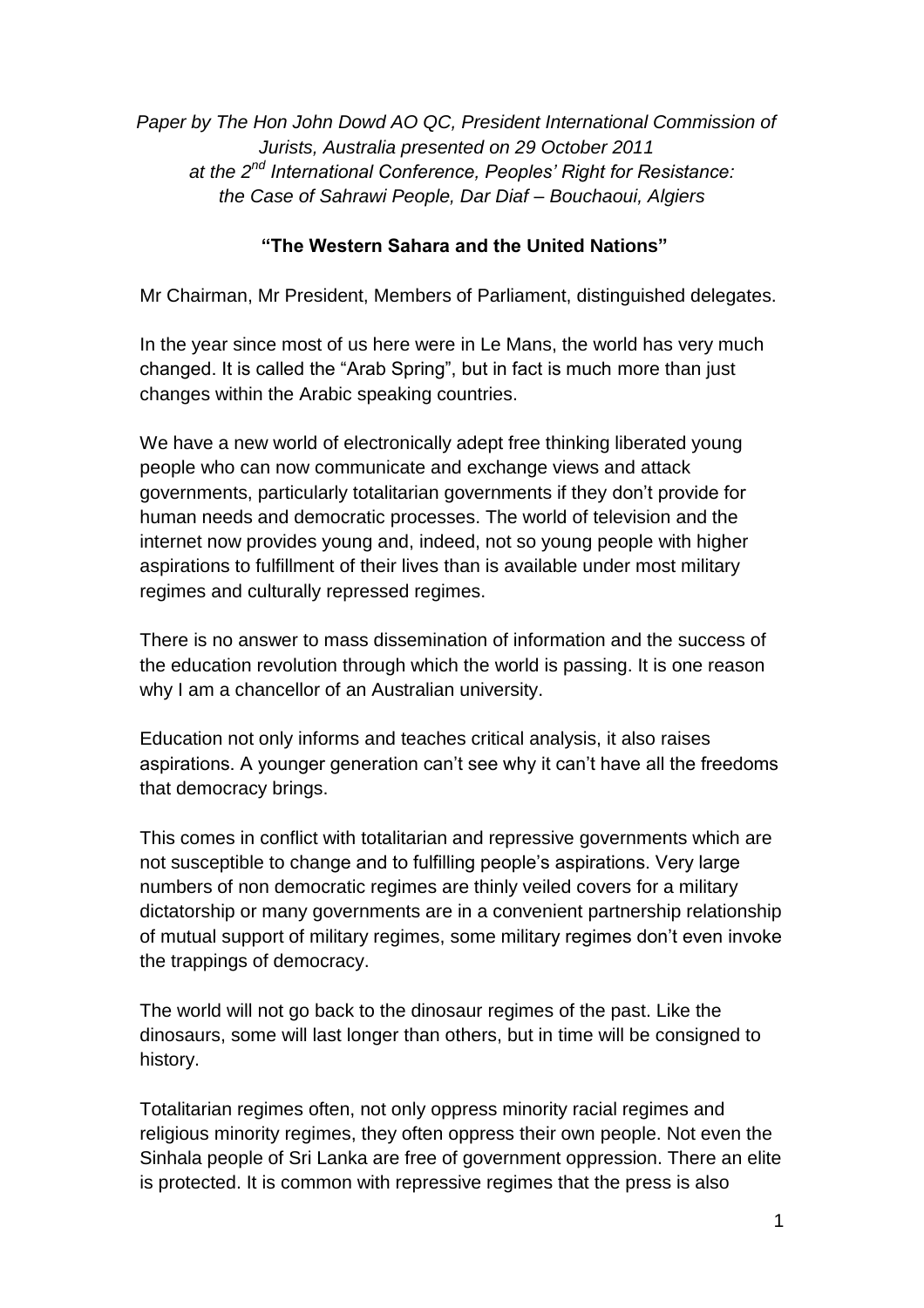controlled or oppressed, something which is now increasingly difficult to do with use of internet and international multi-level communication. Repressive regimes also use kidnapping and detention of people such as we have seen in Morocco with its invasion of a refugee camp. Intimidation has an effect but not the effect it once had, if the world keeps such a country under surveillance and under international pressure.

One of the partners and supporters of tyranny is complacency and trade interest. So many countries, such as a large number on the United Nations (UN), are not prepared to stand up and oppose repressive regimes. Some do it out of self interest, some do it out of disinterest and some do it for trade reasons.

That a country, like Australia, with its heavy demand for phosphates can fail to acknowledge the source of the phosphate, which is the people of Western Sahara, is a matter I will deal with later in the paper.

Clearly the young people of Morocco, whether sympathetic to the cause of Western Sahrawis or not, will themselves become increasingly dissatisfied with the regime under which they live. Morocco will not be immune from the changes happening throughout the world and we hope that eventually a free democracy will triumph there and that will be the pathway to a free and independent democracy for the Western Sahrawis.

# **Brief history**

Spain colonised Western Sahara and its mostly nomadic people in 1884 claiming it as a protectorate of the Spanish Crown. Spanish rule over Western Sahara was codified in Berlin in 1885, where Africa was carved up among the European powers. The period of Spanish rule was marked by ongoing resistance, revolts and armed clashes with the indigenous population, with its liberation movements being brutally repressed by the Spanish authorities. A 1966 UN resolution called for the Sahrawis people"s right to selfdetermination to be exercised via a referendum which never eventuated. The lack of political developments led to the formation of the Popular Front for the Liberation of Saguia el Hamra and Rio de Oro (the Polisario Front) in 1973. The Polisario was conceived as a nationalist front with the aim of achieving independence, and encompassed all Sahrawis political trends. The Polisario launched a guerrilla war against Spanish rule, fought Mauritania"s occupation of part of Western Sahara (from 1975 to 1979) and Morocco"s occupation from the invasion in 1975 until 1991.

In 1975 Spain relinquished its control of Western Sahara and, contrary to the1966 UN resolution for self-determination, purported to hand the Western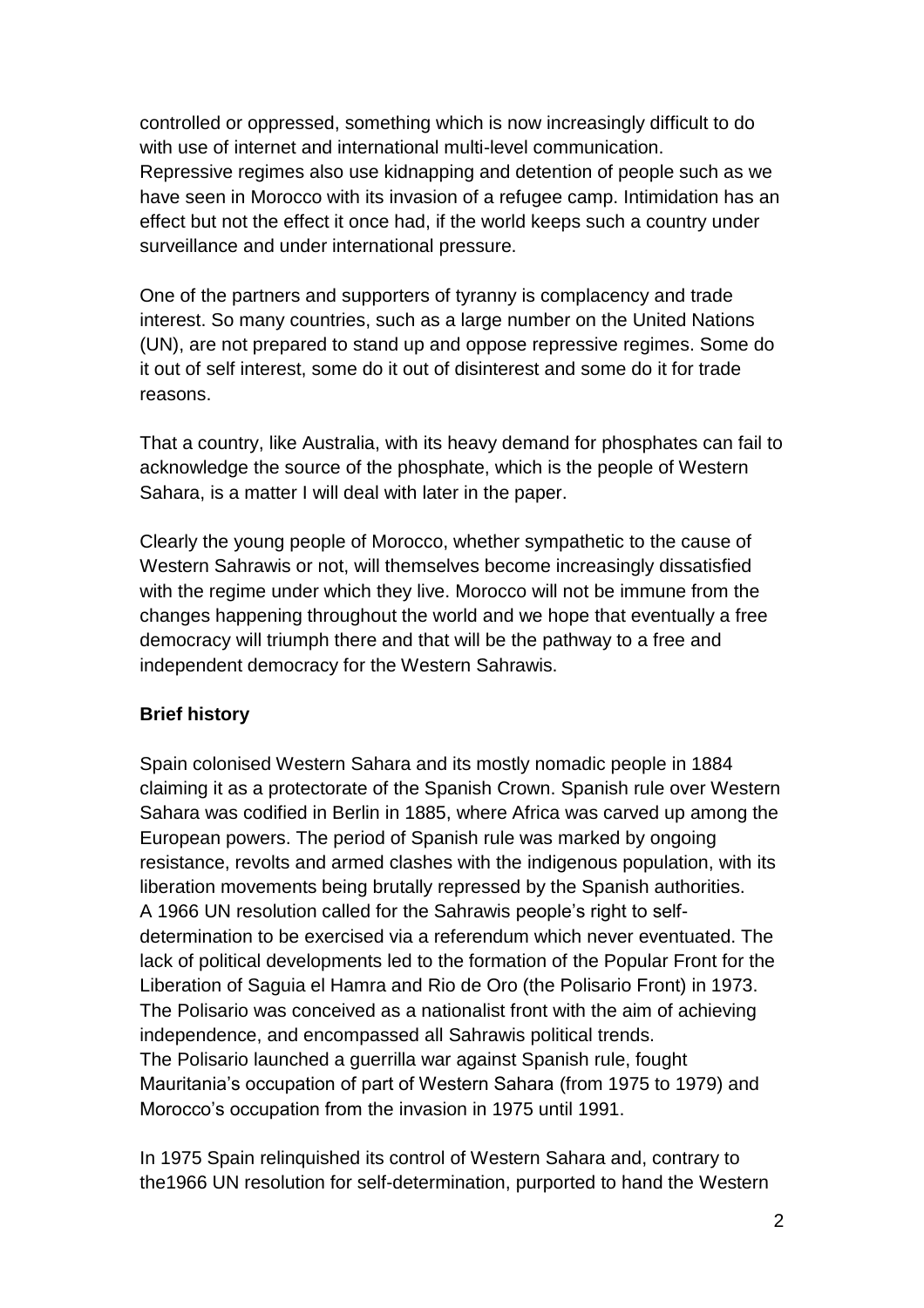Sahara over to Mauritania and Morocco. Spain had no legal power or legal authority to execute the Madrid Accords. The same year, the Morocco regime organised the so called "Green March"", in which 350,000 Moroccans, brandishing flags and pictures of King Hassan II, invaded Western Sahara in order to settle and "reclaim the territory". This strategic march was supported by 20,000 Moroccan troops, who were met with some armed resistance from the Polisario. November 6, the day of the "Green March", has become a national holiday in Morocco.

Morocco and Mauritania"s war against the Polisario and the Western Sahrawi people was financially supported by the United States, France and Spain to the tune of billions of dollars.

Apart from engaging in aerial bombardment, which included napalm and cluster bombs, Morocco built the 2500-kilometre-long, heavily mined wall through Western Sahara, dividing almost every Sahrawis family.

On February 27, 1976, the Polisario proclaimed the Sahrawis Arab Democratic Republic (SADR), which is a full member State of the African Union.

While Morocco's occupation is not recognised by any other country in the world, around 50 governments recognise the SADR and its government-inexile, led by the Polisario Front; 13 have suspended relations with Morocco and 22 have cancelled recognition. The SADR was the first country to establish relations with East Timor. The SADR and Polisario currently control 32% of Western Sahara"s territory; the remaining 68% is resource rich and occupied by Morocco.

A 1991 ceasefire, overseen by a UN peacekeeping mission, ended the armed conflict but the Sahrawi people are still waiting for a UN-sponsored referendum on self-determination that was to have taken place in 1992. The frustration at the lack of progress and lack of support from the international community for a political solution to the conflict is palpable, especially among Sahrawi youth.

The Sahrawi people have been left to their own devices, due to the fact that Morocco has very powerful allies, such as the US, Spain and France.

A landmark advisory ruling by the International Court of Justice (ICJ) in 1975, recognising the right of self-determination by the Sahrawis people, was rendered ineffective since because France and the US blocked the Security Council from recognising this decision. Both of their governments sought to undermine growing communist and radical Arab nationalist movements during the Cold War by strengthening the reactionary Moroccan monarchy.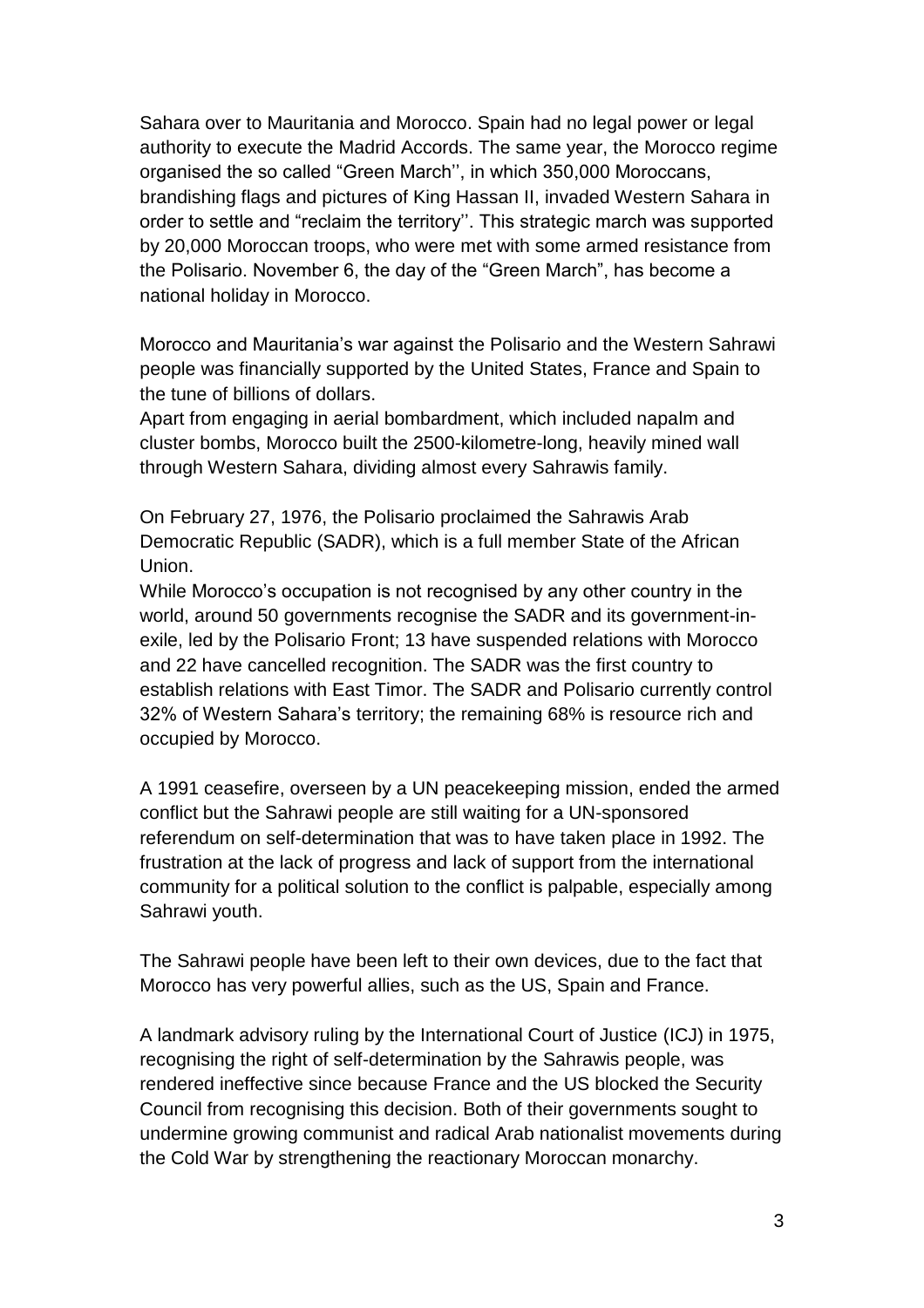In more recent years Morocco has become known as a "moderate Muslim nation"" to the West, a friend of Israel and an important ally in the struggle against Islamist extremism.

Many Western governments and companies, including Australia"s, are knowingly engaged in the acquisition of the Sahrawi people"s natural resources, through lucrative trade deals with Morocco. Western Sahara has high-grade phosphate mineral rock, excellent fishing grounds. Offshore oil exploration is being conducted.

It seemingly has been of no relevance to Western governments that Morocco has been condemned many times for its torture, disappearance and arrest of Sahrawis in Morocco proper and in the occupied territories, as well as for its repression against its own population and trade union activists.

# **International legal position – right to self-determination**

Article 1 of the **United Nations Charter**, of which almost all countries of the world are a member, sets out the purposes of the UN, I remind you of articles 1.1 and 1.3.

1.1 To maintain international peace and security, and to that end: to take effective collective measures for the prevention and removal of threats to the peace, and for the suppression of acts of aggression or other breaches of the peace, and to bring about by peaceful means, and in conformity with the principles of justice and international law, adjustment or settlement of international disputes or situations which might lead to a breach of the peace;

1.2 …

1.3 To achieve international co-operation in solving international problems of an economic, social, cultural, or humanitarian character, and in promoting and encouraging respect for human rights and for fundamental freedoms for all without distinction as to race, sex, language, or religion; and

Article 2 of the Charter states that "The Organisation and its Members, in pursuit of the Purposes stated in Article 1, shall act in accordance with the following Principles.

 $2.1...$ 

- 2.2 All Members, in order to ensure to all of them the rights and benefits resulting from membership, shall fulfil in good faith the obligations assumed by them in accordance with the present Charter.
- 2.3 ...

 $2.4...$ 

2.5 All Members shall give the UN every assistance in any action it takes in accordance with the present Charter, and shall refrain from giving assistance to any State against which the UN is taking preventative or enforcement action.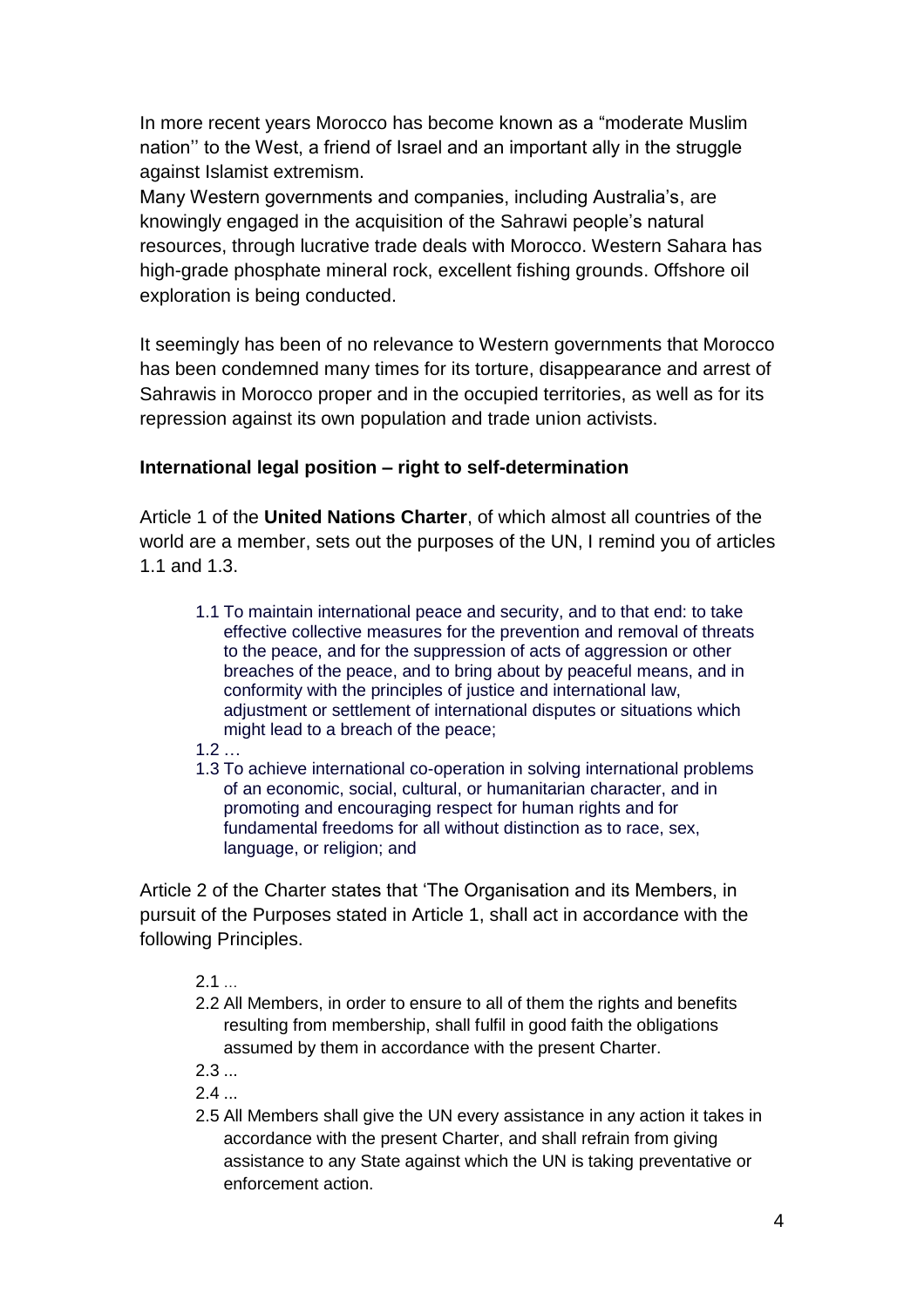The article is a reminder that each member of the UN must do everything within its power to uphold international peace and security measures to support the terms of and resolutions of the UN and to prevent breaches of the peace and achieve international co operation. The obligation to do this is mandatory under the Charter and the obligation of each State member to assist is clearly established.

It is not just a matter for the members on the Security Council or to any of the various UN bodies to carry out this obligation, it is an obligation on all members of the UN but particularly those holding high office such as the members of the Security Council.

# *Australia and the US on Indonesia-Timor-Leste and Western Sahara invasions*

After the invasion of East Timor (now Timor-Leste) in 1975, we the International Commission of Jurists, Australia and other organisations as part of Australian civil society helped keep the issue of Timor-Leste alive in Australia from 1975 to the extent that eventually the Australian Prime Minister persuaded the President of Indonesia to hold a referendum on Timor-Leste to stop the issue being an open wound between Australia and Indonesia, one of Australia"s significant trade, and otherwise partners.

The referendum was presented in the usual terms of a protocol to create a socalled "autonomous" status for Timor Leste which ultimately, in Indonesian terms, is of no meaning whatsoever. There was an understanding that if the Timor-Leste community rejected the false autonomous status, then the vote would be treated as an act calling for secession from Indonesia. This was not how it was expressed, the people were encouraged to vote for the so-called "autonomy" but rejected it overwhelmingly by 78.5% of the vote. We saw ballots beat bullets. Timor-Leste became a new nation. In that period of occupation, as a result of the Indonesian invasion 185,000 East Timorese died.

Australia and the US supported the invasion of Timor-Leste by Indonesia and the US supported the invasion of Western Sahara, they said little or nothing publicly. Australia and the US some 6 years earlier condoned a takeover of the West Papuan people and saw them go through a process of a staged managed, so called, referendum in 1969 which demonstrated nothing in terms of the will of the people. The UN also largely stood by and approved this process. Indeed, only recently, we have seen photographs of the atrocities that continue to happen in West Papua. It is now increasingly a problem of executions and arrests following upon a demonstration, only in the last couple of weeks. There is increased Indonesian Security Forces activity in West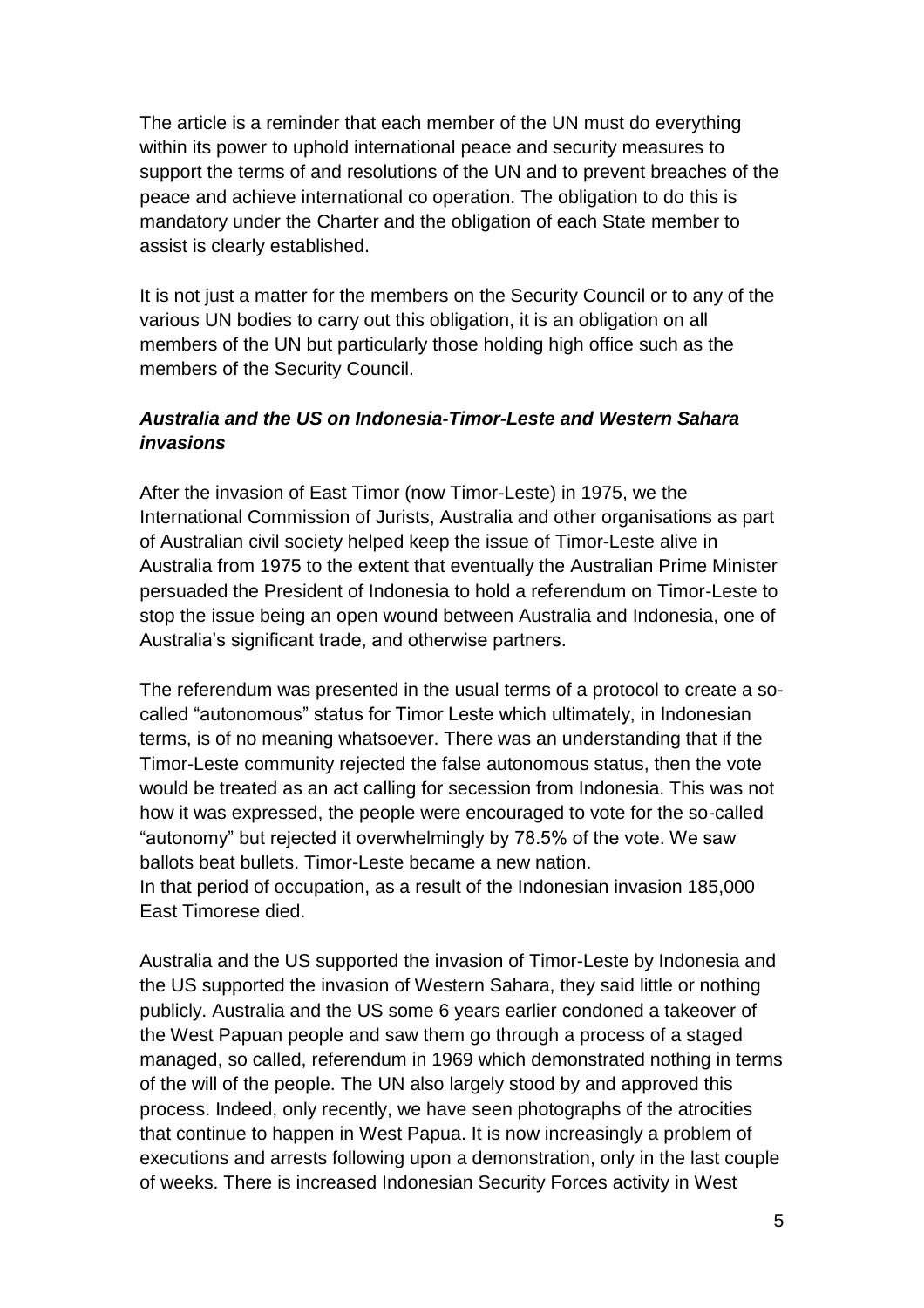Papua. The overriding problem is the passive acquiescence of the international community and the suppression of the press as to events that are occurring in West Papua. If Indonesia has nothing to hide, why does it stop press supervision.

#### *Legal Parties to the issue of self-determination*

Article 73 of the UN Charter sets out that only three parties are involved in the achievement of self-government for a former colonial power: In the case of Western Sahara, these parties are the administering country; Western Sahara itself; and the UN. They are the only parties to the matter. Spain having abdicated its role as administering power does not entitle any other country to become involved. Spain is, of course, possibly entitled to reinstate its involvement and assist in a referendum.

Article 73 paragraph (b) of the UN Charter says that a UN member State which is responsible for "administration of territories whose peoples have not yet attained a full measure of self-government' shall '...develop selfgovernment, to take due account of the political aspirations of the peoples, and to assist them in the progressive development of their free political institutions*.'*

Spain was the only administering power in Western Sahara, even if the administrative structures now in place are set up by Morocco, which exercises effective control over most of the territory. Both Article 73 of the UN Charter and the subsequent resolutions adopted by the UN General Assembly apply both the terms "inhabitants" and "peoples". These two are not necessarily the same, and it is the *peoples,* including indigenous peoples, who have the rights over the natural resources of a Non-Self-Governing Territory. *Inhabitants* is a wider category than *peoples*, and includes also those not originating from the territory.

Morocco has established its own political bodies in Western Sahara, which might currently represent the majority of the *inhabitants* in Western Sahara, as Moroccan settlers outnumber local Sahrawis. However, these bodies cannot be said to represent the *people* of Western Sahara. In matters relating to natural resources, it is hence the only all-encompassing body for the Sahrawis, namely the SADR, which must be consulted.

The issue of entitlement to self-determination as to whether the Western Sahrawis want to be a State on its own, or join with some other country may only be addressed by the UN Security Council. As well as having moral and legal obligations, the Security Council is a body on which there are political pressures. There are countries represented on the Security Council who are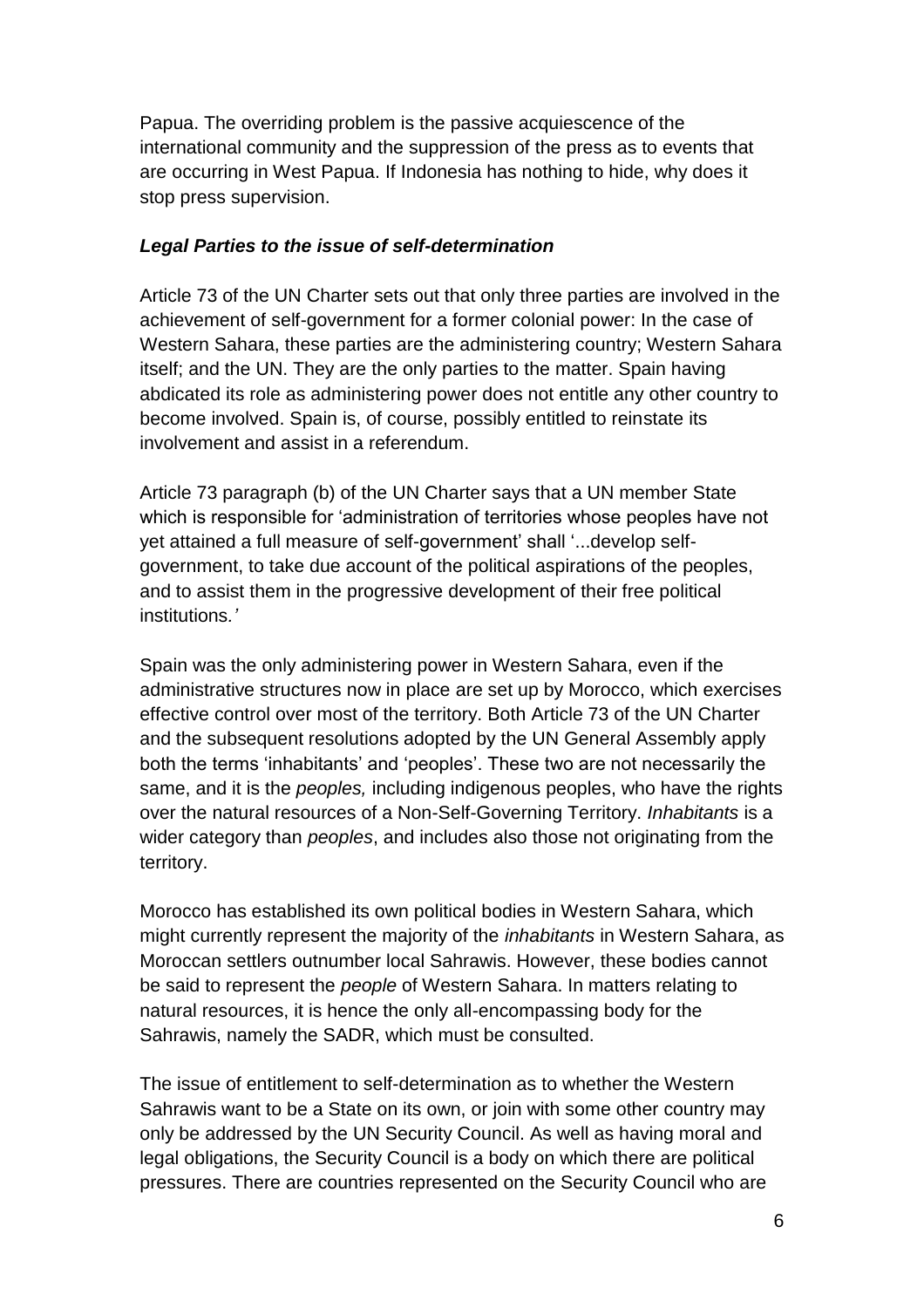sympathetic to Morocco for largely selfish political and trade reasons, one of those, in particular, being the country on which we stood last year: France.

The arguments that have occurred between Morocco and members of the Security Council and the SADR as to who is entitled to vote in a referendum is, in law, totally specious. Morocco is not an administering power, it is an occupying power. It should not be accommodated in the decision as to who is or is not entitled to vote on a referendum that is entirely a matter for the SADR or any other group that represents the indigenous Western Sahrawi people. There is no legal impediment to their carrying out of a referendum except the Security Council itself. This point should be emphasised in international debate to endeavour to persuade countries that purport to be concerned about human rights and humanitarian issues to cause this referendum to go ahead.

The votes of the Security Council on MINURSO, the body set up by the UN to include monitoring of human rights, there is no reason why that should not occur. It has been debated thus far, but if there is nothing going wrong in Western Sahara occupied, what is wrong with having human rights monitors? It is a no brainer. If there is nothing going wrong why should they object? The UN Security Council does not have to be polite to the invading Moroccans. The invading Moroccans are in breach of the UN Charter, they are in breach of international law and it is about time the rest of the nations of the world who benefit from anything like the phosphates that Australia buys from Morocco, remind the Security Council and its members of their own obligations to uphold the UN Charter.

The UN Security Council must also pay attention to those nations like the European Union (EU) who are indulging in commerce with Morocco with Western Sahrawis assets – fishing, mining and other matters that should be held separately for the Western Sahrawi people. If this protection is not carried out then we are in effect morally and almost legally receiving stolen goods. In failing to provide this protection the governments of the EU, and particularly the country on which we stood last year with its threat of a veto, are morally reprehensible in allowing trading to occur on the assets of the people of Western Sahara.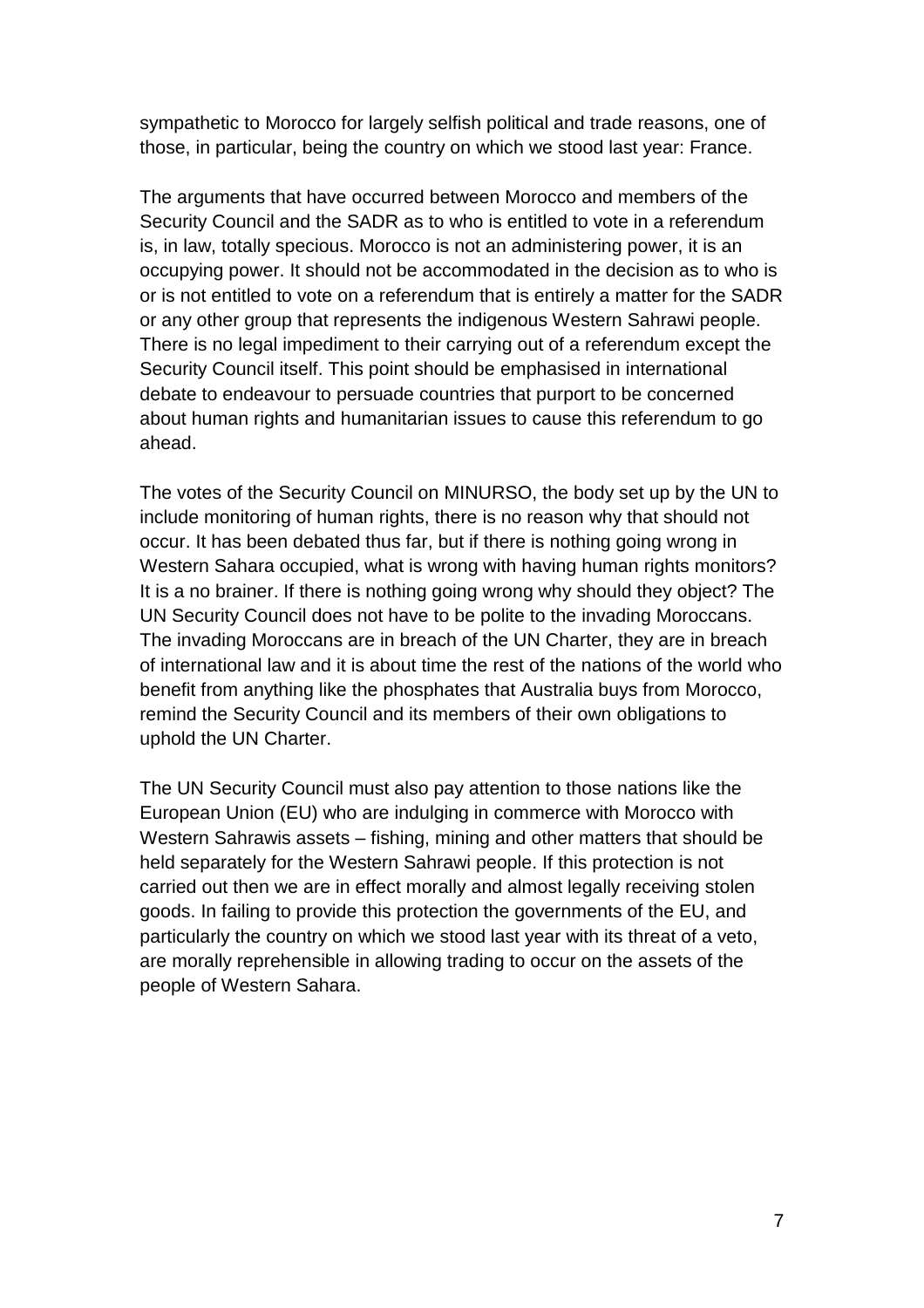### *Western Sahara, Self-determination and trade with Morocco*

Doing trade with Morocco for Western Saharan natural resources perpetuates the denial of the Sahrawis people their right to self-determination as a former colonial ruled people (UN General Assembly Resolution 1514).<sup>1</sup> Certainly, it detracts from the power of the democratic nations of the UN that would be necessary to pressure for UN action in the final implementation of Western Sahara as a Non-Self-Governing Territory as laid out in Principle VI of General Assembly Resolution 1514 (XV).

Article 1.2 of the UN *International Covenant on Civil and Political Rights* (ICCPR) and *International Covenant on Economic, Social and Cultural Rights* provides that:

All peoples may, for their own ends, freely dispose of their natural wealth and resources without prejudice to any obligations arising out of international economic co-operation, based upon the principle of mutual benefit, and international law. In no case may a people be deprived of its own means of subsistence.

It is considered that the phrase "deprived of" is of most relevance in this context of assessing the right of peoples to self-determination, when resources are exploited against the will of the original inhabitants, as is the situation in Western Sahara.

Notably, Western Sahara is a territory rich in minerals, and its coastal waters are a robust area for fishing. Natural resources (such as oil and phosphates) have been the subject of international trade activity, Australia being one such trading State. These Western Saharan resources are traded by Morocco to all too willing customers…customers that are complicit in the violation of the Western Saharan sovereignty over its natural resources as a Non-Self-Governing Territory, and the activity properly characterised as theft.

As we know from the letter dated 29 January 2002 from the Under-Secretary-General for Legal Affairs, the Legal Counsel ("Corell"), addressed to the President of the Security Council regarding the legality of agreement taken by the Moroccan authorities with foreign corporations for the exploitation of mineral resources in Western Sahara, State practice and opinio juris directs

 $\overline{a}$ <sup>1</sup> UN Resolution 1514 (XV) 'Declaration on the granting of independence to colonial countries and peoples' reads in paragraph 5:

Immediate steps shall be taken, in Trust and Non-Self-Governing Territories or all other territories which have not yet attained independence, to transfer all powers to the peoples of those territories, without any conditions or reservations, in accordance with their freely expressed will and desire, without any distinction as to race, creed or colour, in order to enable them to enjoy complete independence and freedom.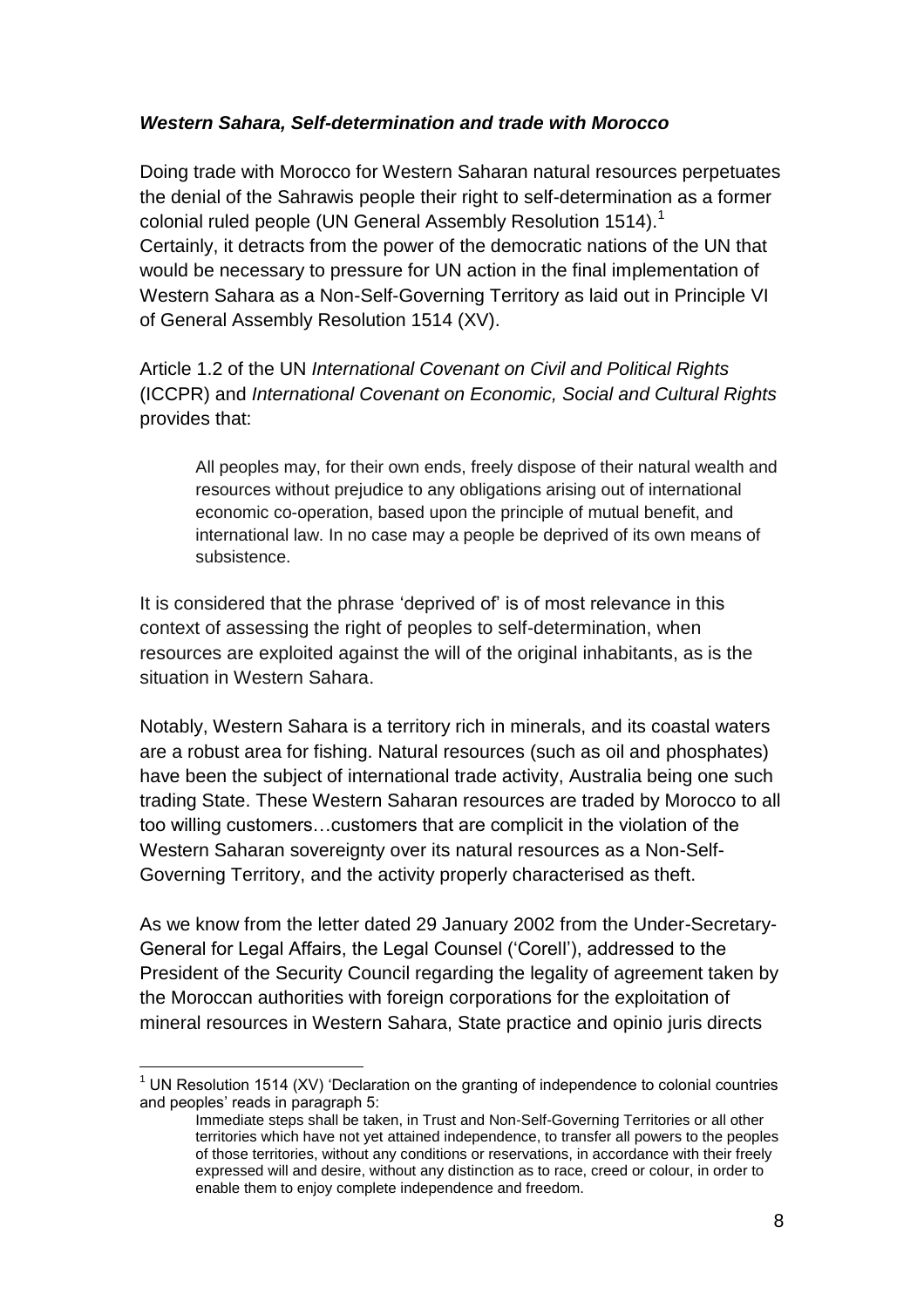that activities undertaken by the administering power regarding the natural resources of a Non-Self-Governing Territory "cannot be in disregard of the needs, interest and benefits of the people of that Territory." Exclusively the administering power to Western Sahara is Spain, having acted in accordance with Article 73 of the UN Charter. This title is one that Spain cannot unilaterally transfer, and therefore was not affected in any way by the socalled Madrid Accords of 1975. Accordingly, the only status of Morocco in relation to Western Sahara in international law is that of an occupying power.

Spain formally withdrew from the territories in 26 February 1976. Spain however, according to Corell, never did in a legal way '...transfer sovereignty over the territory...',<sup>2</sup> as this can only be done in accordance with the procedures set down by the UN. Hence, Spain is still the "administering power" of Western Sahara.

No other State has acknowledged Morocco"s territorial control over significant parts of Western Sahara. Legal evidence shows that Morocco, by preventing the right of the people of Western Sahara to exercise their right to selfdetermination in accordance with UN Resolution 1514, acts in violation of international law.

Western Sahara is referred to as a so-called "Non-Self-Governing Territory". At the same time, Western Sahara is dealt with by the Fourth Committee of the UN General Assembly, which addresses matters relating to decolonisation. The term "occupied" is not applied by the UN, but for all practical purposes, it is reasonable to hold that Western Sahara is under Moroccan military occupation.<sup>3</sup>

An occupation implies that certain provisions of the *IVth Geneva Convention relative to the Protection of Civilian Persons in Time of War* would apply, in conformity with Article 6, which reads:

…the Occupying Power shall be bound, for the duration of the occupation, to the extent that such Power exercises the functions of government in such territory, by the provisions of the following Articles of the present Convention: I to 12, 27, 29 to 34, 47, 49, 51, 52, 53, 59, 61 to 77 and 143.

l

 $2$  S/2002/161 (Letter dated 29 January 2002 from the Under-Secretary-General for Legal Affairs, the Legal Counsel, addressed to the President of the Security Council), paragraph 6; at http://www.arso.org/UNlegaladv.htm.

<sup>3</sup> General Assembly Resolution 34/37 of 1979 ("Question of Western Sahara") paragraph 5 reads: "Deeply deplores the aggravation of the situation resulting from the continued occupation of Western Sahara by Morocco", while paragraph 6 calls upon Morocco to "...terminate the occupation of the territory of Western Sahara."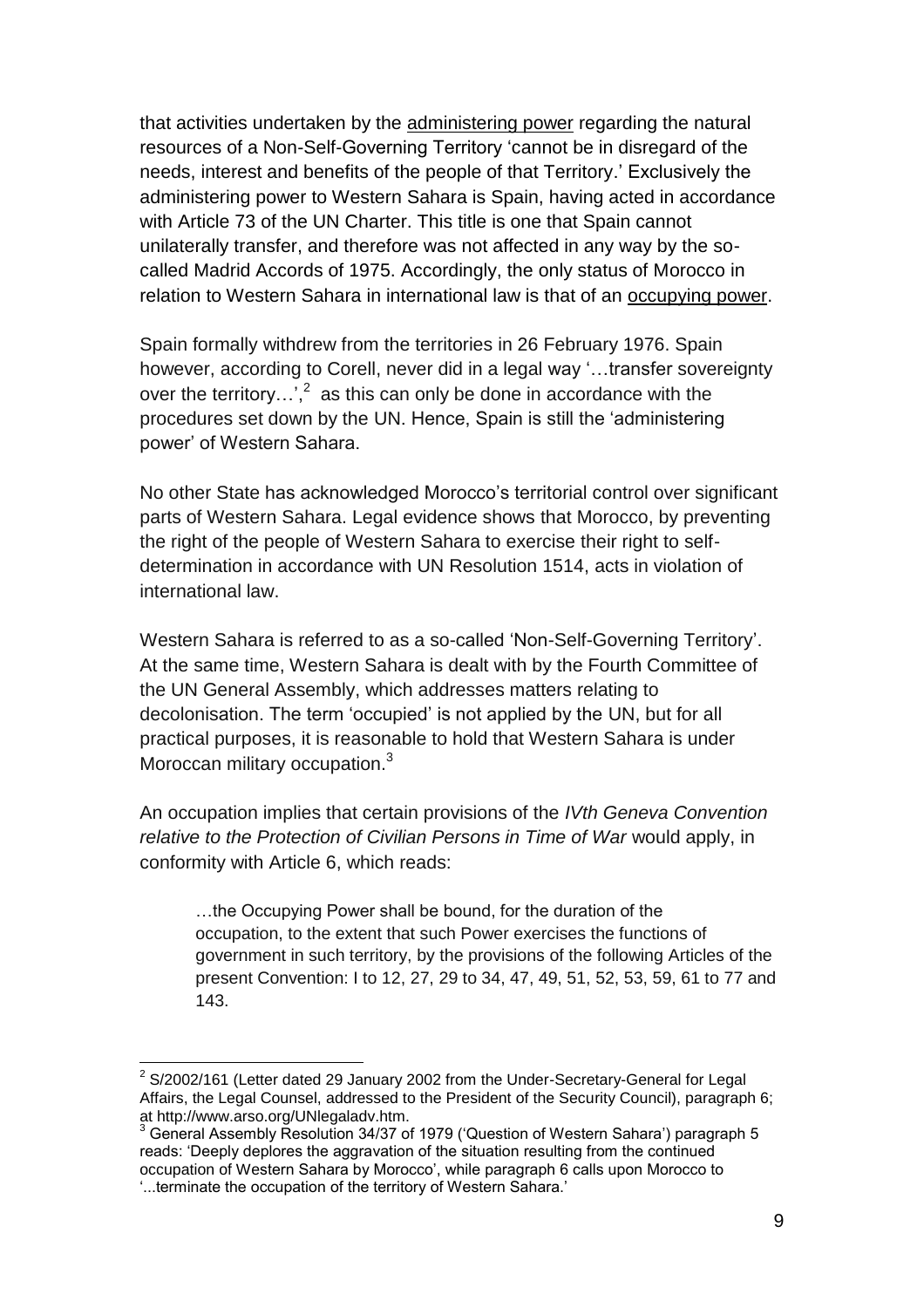The most relevant of these provisions, in light of the Moroccan policy of encouraging Moroccan settlers, is Article 49.6, which reads:

The Occupying Power shall not deport or transfer parts of its own civilian population into the territory it occupies.

Moreover, the *Charter of Economic Rights and Duties of States* reads in paragraph 16.2:

No State has the right to promote or encourage investments that may constitute an obstacle to the liberation of a territory occupied by force.<sup>4</sup>

The Moroccan investments made particularly in and around Layoune for the purpose of facilitating exploitation of the natural resources must be considered to represent an obstacle to the liberation of a territory occupied by force. These investments contribute to integrating the economy of Western Sahara more strongly into the economy of Morocco.

The 2002 letter from Corell lists several UN resolutions that have been adopted concerning Non-Self-Governing Territories.<sup>5</sup> These resolutions do not prohibit exploitation or investments of resources, if this is undertaken in collaboration with and according to the wishes of the peoples in these territories in order to assist their self-determination.

The CIA has confirmed that natural resources represent crucial economic assets for Western Sahara in stating that: "Western Sahara depends on pastoral nomadism, fishing and phosphate mining as the principal sources of income for the population.'<sup>6</sup>

In defence of the illegal trade with Morocco for Western Saharan resources, States have argued that their trade is compliant with Corell"s articulation of international customary law regarding trade with Non-Self-Governing bodies, being in accordance with the needs, interests and benefits of the people with that Territory. The Fisheries Partnership Agreement between the EU and the Kingdom of Morocco was such a contract justified by the EU, which has adopted this mistaken approach. A closer analysis of Corell"s review of the applicable law will reveal just how damaging the treatment is.

Although Corell does by way of analogy appear to, in his letter addressed to the Security Council, apply the law applicable to administering powers to his

 $\overline{a}$ 

<sup>4</sup> UN General Assembly Resolution 3281 (XXIX) of 1974.

<sup>5</sup> Above n. 2, paragraphs 10-12.

<sup>&</sup>lt;sup>6</sup> The World Factbook: Western Sahara; at:<https://www.cia.gov/cia/publications/> factbook/geos/ wi.html.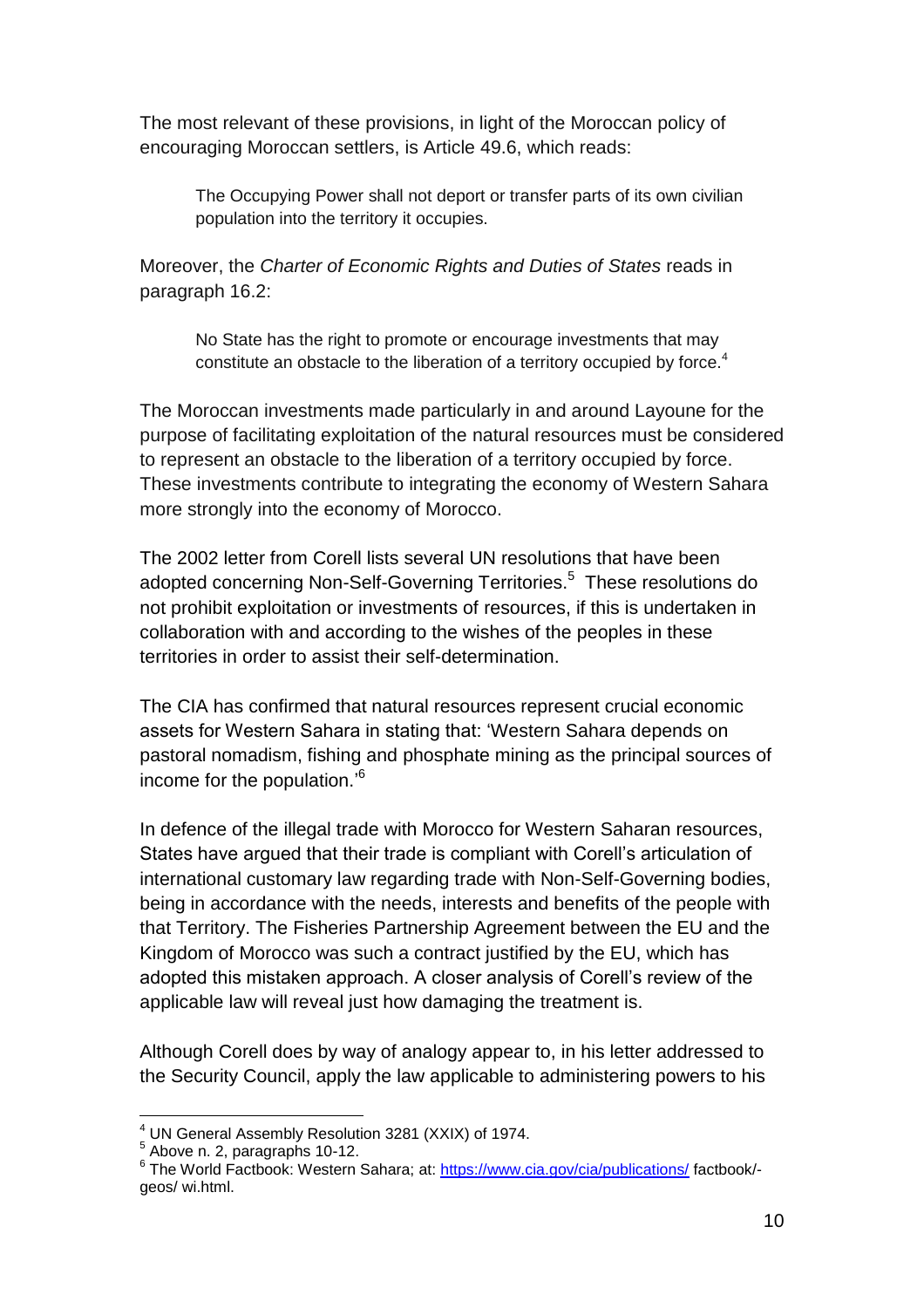analysis, he also explicitly reinforces the exclusive and unalienable status of Spain as the administrative power. Moreover, particular attention should be paid to Corell"s choice of wording in point 8 of the letter.

8. Notwithstanding the foregoing, and given the status of Western Sahara as a Non-Self-Governing Territory, it would be appropriate for the purposes of the present analysis to have regard to the principles applicable to the powers and responsibilities of an administering Power in matters of mineral activities in such a Territory.

The problem with Corell"s letter it is somewhat self-contradicting: he clearly re confirms Spain as the exclusive administering power, makes the cautious prelude to his analysis in point 8; stating that principles applicable to administering powers will be regarded, yet then appears to conclude that on the basis of the laws applicable to administering powers, contracts executed with Morocco for the exploitation of Western Saharan natural resources will be legal as long as they comply with the obligations and principles established from administering power State practice and resolutions. This is confusing, and more importantly it dangerously eases the justification for occupying powers to justify the violation of the sovereignty of Non-Self-Governing Territories over their natural resources.

Curiously, the examples of State practice and UN resolutions from which Corell demonstrates where one State may *legally* enter into activities to exploit a Non-Self-Governing Territory"s natural resources are in fact highly specific to UN recognised administering powers, such as Portugal for Indonesia. Furthermore, Corell does in fact cite the case for Namibia whereby South African exploitation of its uranium and other resources was illegal flowing from South Africa"s continued illegal presence. It is not a hard conclusion to draw that any exploitation of Western Saharan resources by an illegal occupier is also illegal, yet it is one that Corell fails to do. And there is no distinction to be made between the present case and that of Namibia which some might draw, in that the latter was occupied by South Africa, the occupation of which was illegal due to resolutions condemning their racist apartheid policies – illegal is illegal.

There is a lot of State practice on the illegality of the breach of sovereignty over natural resources by an occupying power. One only has to look to the *Legal Consequences of the Construction of a Wall in the Occupied Palestinian Territory* Advisory Opinion*,* where the ICJ in 2004 confirmed the applicability of international human rights law to situations of military occupation,*<sup>7</sup>* and of *Armed Activities on the Territories of the Congo* where

l

<sup>&</sup>lt;sup>7</sup> Available at: <<u>http://www.icj-cij.org/docket/index.php?p1=3&p2=4</u> &code=mwp &case  $=1318k = 5a$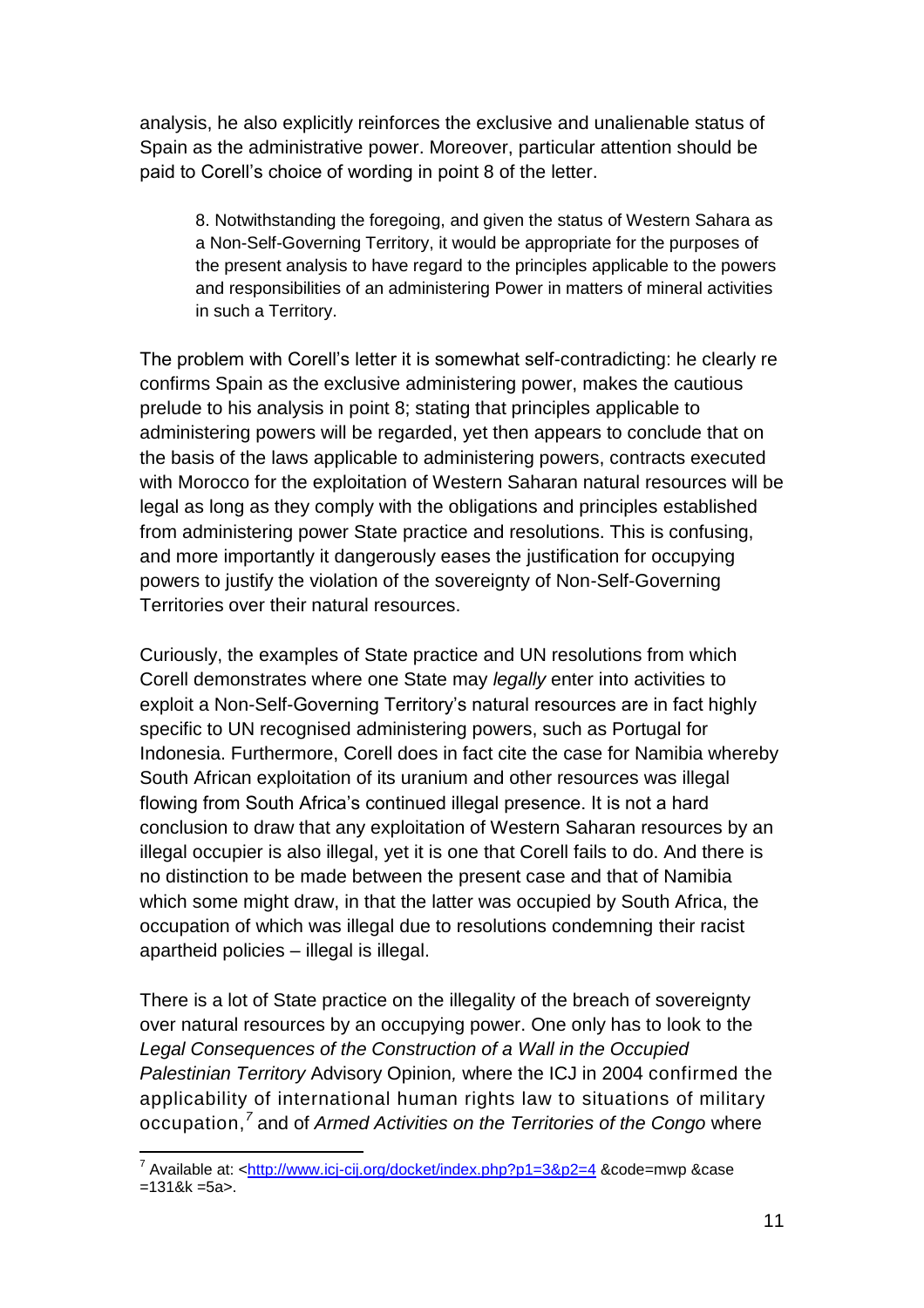the ICJ delivered a binding judgment and applied international human rights law to an occupation*. 8* There the Court said:

The Court first recalls that it had occasion to address the issues of the relationship between international humanitarian law and international human rights law and of the **applicability of international human rights law instruments outside national territory** in its Advisory Opinion of 9 July 2004 on the *Legal Consequences of the Construction of a Wall in the Occupied Palestinian Territory*…It thus concluded that both branches of international law, **namely international human rights law and international humanitarian law, would have to be taken into consideration.** The Court further concluded that **international human rights instruments are applicable "in respect of acts done by a State in the exercise of its jurisdiction outside its own territory", particularly in occupied territories**. 9

However, despite the disappointments in Corell"s letter of advice, it can only be assumed that the Under-Secretary-General was attempting to apply a minimum standard to any power exploiting natural resources in Western Sahara, in order to ensure that at least some sort of control was put in place as a practical measure, given the reality of the situation. The trouble is that as a matter of policy, while it may encourage contracting parties to ensure that any activities carried out to exploit Western Saharan resources are positively done for the benefit of the people, it simultaneously legitimises Morocco as a party, and indeed a power to the Western Saharan conflict. Furthermore, it dangerously creates a new class of occupying power – that of the *de facto administering power*, thus creating rights for illegal occupying powers which act to do anything but encourage the illegal occupation to cease.

The damage of this treatment is evident: the EU defends its fishing agreement with the Kingdom of Morocco as a 'de facto administering power' thus conferring it with the associated powers. Again, in terms of international law, those powers administering a territory *de facto* but not *de jure* are defined as *occupying powers* and therefore have no right over occupied territories. Therefore, any exploitation of natural resources is illegal and would allow Morocco to profit from an illegal occupation.

Although those under the terrible fiction of a legitimate Morocco acting as a de facto administering power must adhere to the rules applicable to their fiction. If States choose to become complicit in the violation of Western Saharan resources by engaging in trade with Morocco under the "de facto

 $\overline{\phantom{a}}$ <sup>8</sup> Available at: <<u>http://www.icj-cij.org/docket/files/116/10455.pdf</u>>.

<sup>9</sup> International Court of Justice, *Armed activities on the territory of the Congo (Democratic Republic of the Congo v Uganda),* ICJ Reports (19 December 2005), at 216.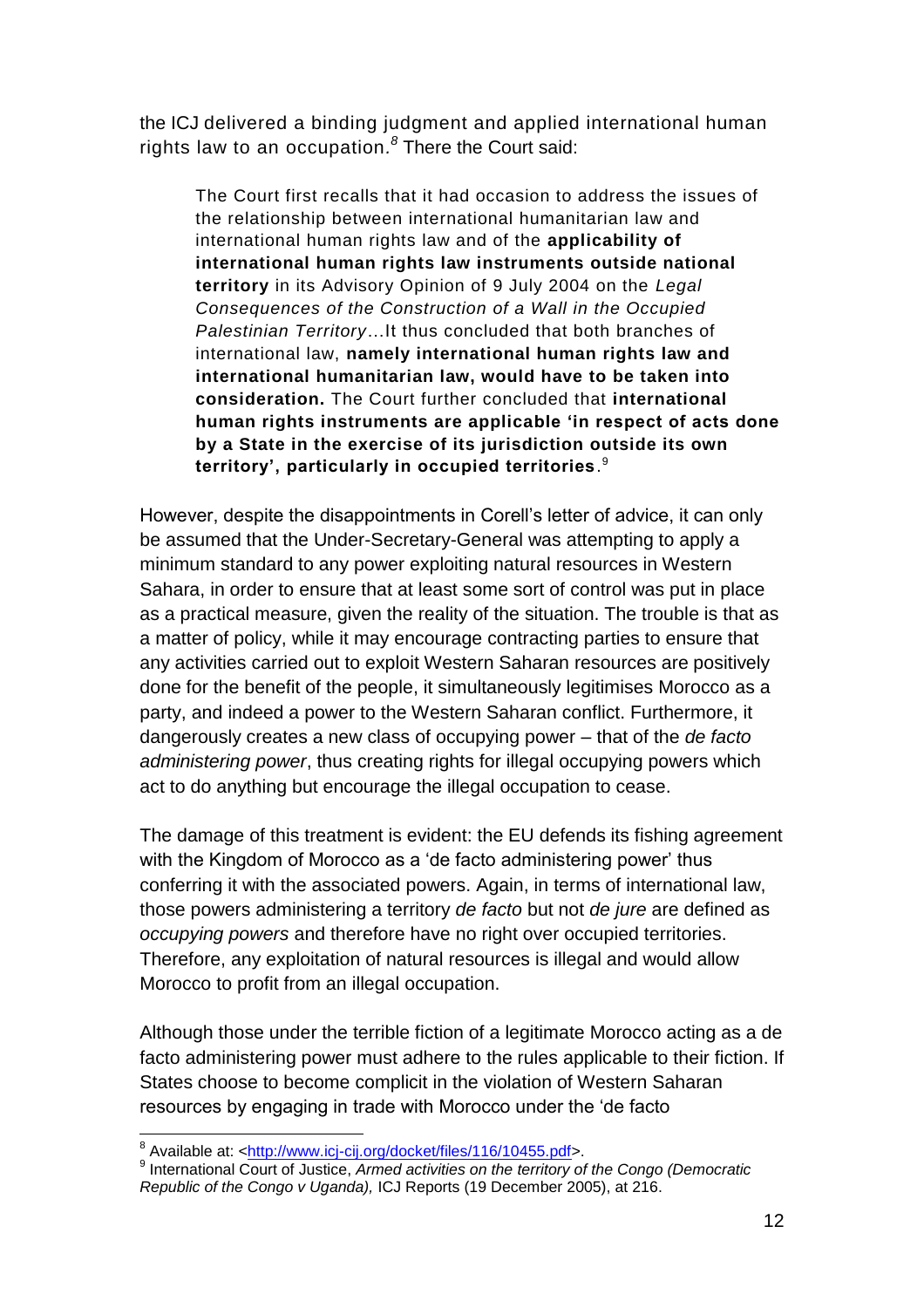administration' fiction, then they must prove, in their inevitably fallible argument, that such an activity is in fact done in compliance with the needs, interests and benefits of the people of that Territory.

Morocco"s argument that the exploitation of Western Saharan natural resources is carried out to satisfy this standard, is not correct. Firstly, the monies do not go into a special trust or fund exclusively for the people of the Western Saharan territory, they go into a Moroccan consolidated revenue fund. Secondly, the argument that the Corporate Registers Forum is used to finance the building of infrastructure in the territory is by no means for the people of that territory. The Green March, which saw thousands of Moroccans illegally enter the Western Saharan territory to commence their illegal occupation, has not only meant that the infrastructure expenditure is not exclusively spent on the bona fide peoples of the territory, but indeed runs in direct opposition to their needs, interests and benefits, in sustaining the illegal Moroccan occupation.

International pressure should be exercised on Morocco to get a Moroccan approval and loyal implementation of the widely recognised peace plan as set out in the so-called 'Baker II'.<sup>10</sup>

While awaiting a solution to the conflict over the Western Sahara territory, in accordance with principles of international law, as well as Security Council Resolution 1495, there should be no involvement in resource exploitation from the territory of Western Sahara by any companies.

There is nothing in the Corell opinion which justifies occupying governments becoming de facto administering powers. Corell merely sets out, by analogy, minimum standards but his opinion does not justify any rights on the part of an occupying power and should not be used as a fiction by governments wishing to trade with countries such as Morocco to justify what in fact is an illegal activity. Exploitation of an occupied territory covered by the ICCPR as set out earlier requires censure by the international community and requires democratic processes within countries such as Australia to expose this illegal fiction. An occupying power is not an administering power.

 $\overline{a}$  $10$  The Peace plan for self-determination of the people of Western Sahara (Baker II) is included as Annex II to Report S/2003/565 of the UN Secretary-General to the Security Council. The Security Council adopted the plan unanimously by Security Council Resolution 1495 of 31 July 2003, which States in paragraph 1: "...support strongly the efforts of the Secretary-General and his Personal Envoy and similarly support their peace plan for selfdetermination of the people of Western Sahara....'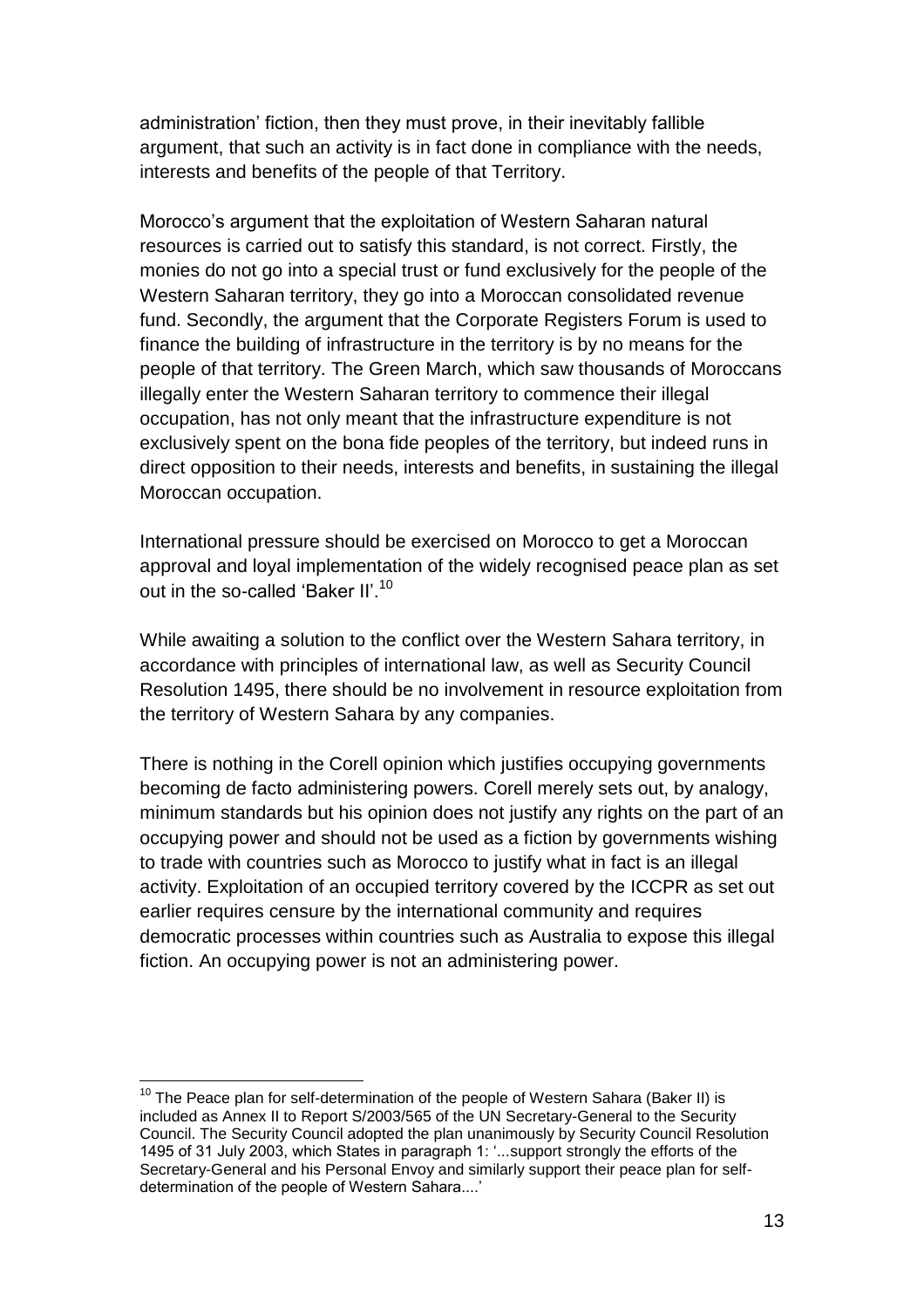# **Australia using natural resources from Western Sahara?**

# *Phosphates*

At the time of the signing of the so-called Madrid Agreement,<sup>11</sup> 70 per cent of Morocco"s foreign currency income came from the phosphates trade. The Moroccan motivation for gaining control over the phosphates resources of Western Sahara were obvious, as Morocco by such control would be able to control world phosphates trade. Still, Morocco is the biggest phosphates exporter in the world.

A proposal from the Western Sahara Resource Watch is that all governments simply must reject receiving such bulks of phosphates shipped from the port of Laayoune.<sup>12</sup>

Australia is one of the world"s biggest phosphate importers with fertiliser derived from the mineral phosphate playing a crucial role in Australian agriculture. Most of the phosphate used on Australian farms however is from the illegally annexed Western Sahara and phosphate is Western Sahara"s richest natural resource.

Unless Australia and Australian based companies insist that phosphates come from Morocco only and not from the occupied Western Sahara there should be a public debate within Australia to insist that we refuse to take stolen goods from the Western Sahara unless the proceeds of that purchase is hypothecated to insure those funds are held for the Western Sahrawi people however unlikely that is, Australia should not use its own self interests to condone and benefit from theft.

The primary problem is that Morocco, the occupying power, has close friends on the UN Security Council, specifically France and the US which have used and threat of a veto power to prevent the UN from enforcing resolutions calling for Morocco's withdrawal or at least to have a free and fair referendum.

 $\overline{a}$ <sup>11</sup> The Madrid Agreement, which purported to divide the territory of Western Sahara between Morocco and Mauretania (withdrew in 1979), while Spain kept certain economic interests, is contrary both to UNGA Resolution 1514 (XV) from 1960 ("Declaration on the granting of independence to colonial countries and peoples"), the advisory opinion of the International Court of Justice of 16 October 1975, and a number of specific UN resolutions.

 $12$  See 'New Zealand's Phosphate Trade with Western Sahara And Why It Is Wrong' (Rod Donald, Green Party Trade Spokesperson,  $28<sup>th</sup>$  July 2005), where the following arguments are given [http://www.greens.org.nz/searchdocs/other9018.html:](http://www.greens.org.nz/searchdocs/other9018.html)

<sup>-</sup> participating in the pillage of Western Sahara;

assisting in financing the illegal Moroccan occupation;

giving legitimacy to this occupation.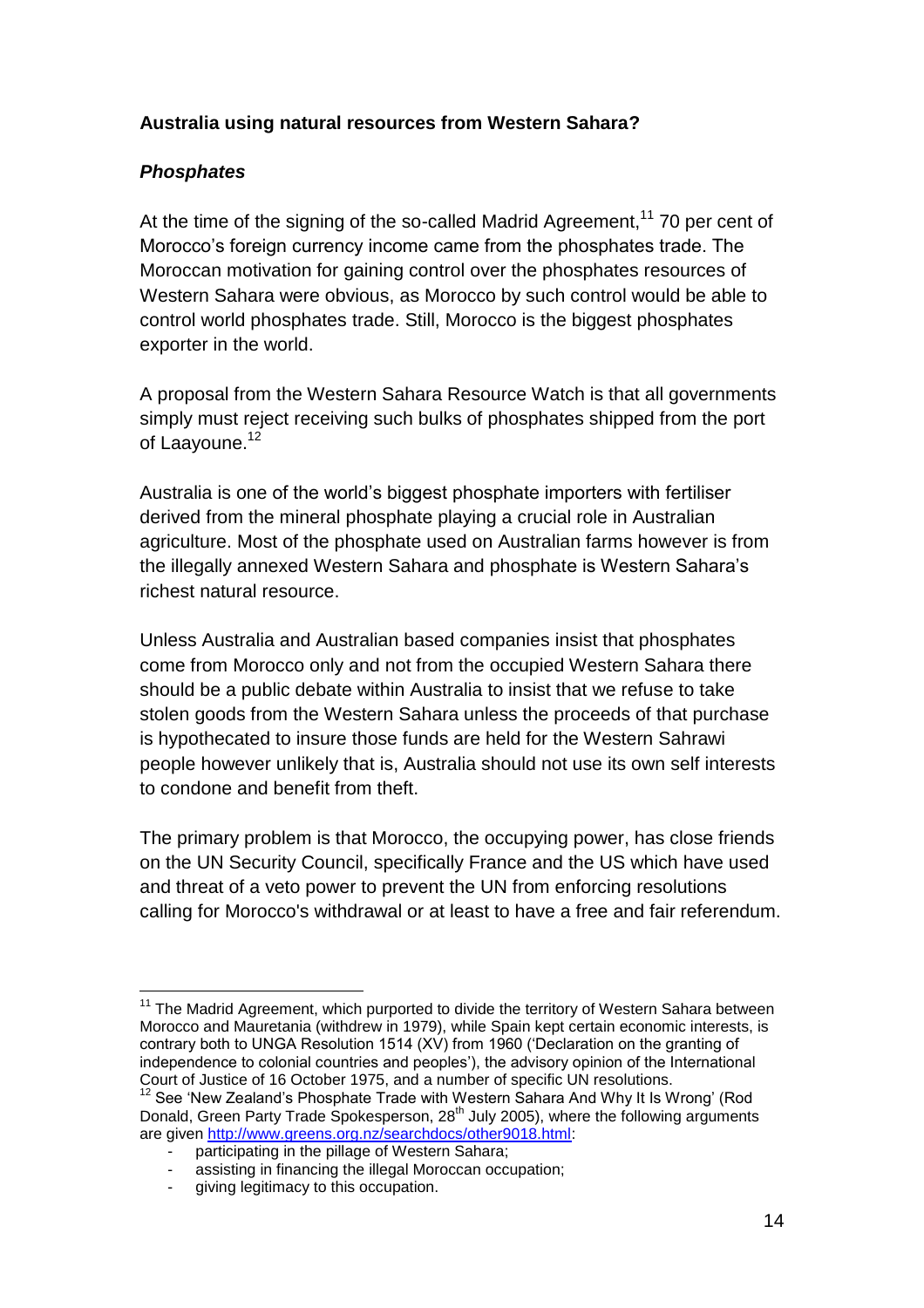For its part, the Australian Government has expressed its support for a referendum, but in the absence of formal UN sanctions, it will continue to trade in the Saharan phosphate, which of course offers little comfort to the people of Western Sahara. By continuing to buy phosphates and in other ways, supporting the occupation economically, any stance to the contrary by Australia in support of the Sahrawis is totally unconvincing.

There must be clear support expressed and exercised by the international community, including Australia for self-determination of the people of Western Sahara. This would be in accordance with the fact that no country recognises Morocco's occupation of Western Sahara and by contrast 80 countries recognise the government of Western Sahara - the SADR, which is also a member of the African Union. Furthermore, international court rulings have confirmed Morocco has no legal rights in Western Sahara. Yet, the occupation remains, kept in place by a well-funded and well-resourced military. This occupation includes the Berm, a 2700 km long sand wall constructed by Morocco and manned by 140,000 Moroccan troops. This wall, separating communities and even families is wound in barbed wire, riven with trenches and security boulders, dotted with radars and dog patrols, as well as over 3 million landmines.

Australia should pursue an active middle power role in Western Sahara given its clear vested interest over the export of phosphates from the region. It is apparent that Australia's agricultural sector could not easily survive without Western Saharan phosphate.

Such action by Australia should include a vote in favour of self-determination resolutions for Western Sahara at the UN General Assembly; a clear stand against violations of human rights in the occupied territories of Western Sahara; and formal recognition of the SADR.

#### **The way ahead**

It must be remembered that the UN, which started out dealing with "We the peoples" in fact represent governments, not peoples. Not all governments operate in terms of will of their peoples.

The primary means of exposing the illegality of Morocco's occupation is, particularly in Westminster style parliaments, to rely on parties who can rarely be part of a government, such as minority parties to expose matters. Oppositions, which may in fact become a government or have been a government, will often be reluctant to speak out on potentially trade conflicted issues but the minority parties or independents normally thrive on publicly and will get the support of the press because they represent an opinion contrary to the government of the day.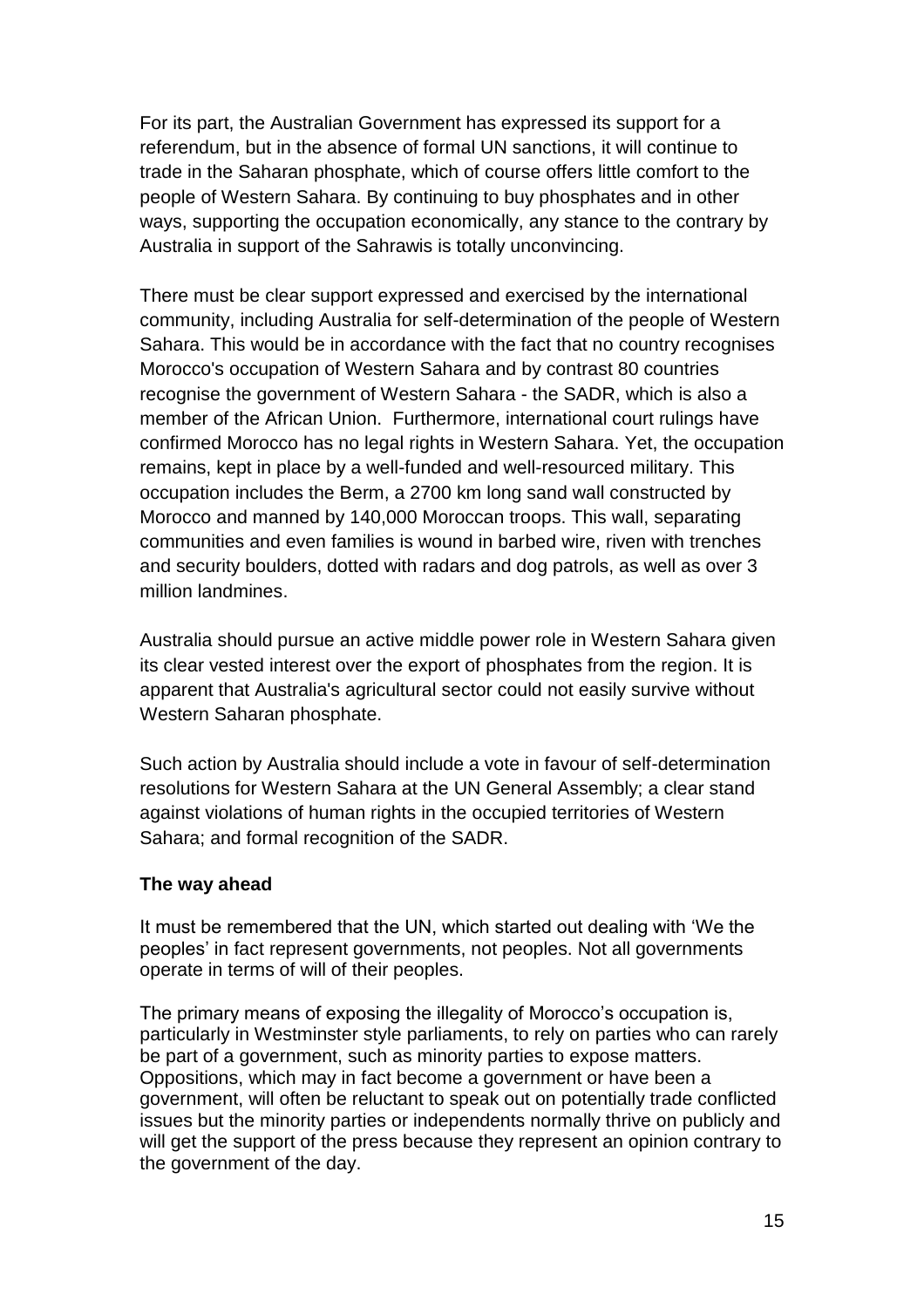All interested groups concerned with Western Sahara and, indeed, other occupied territories should use this mechanism.

That is not to say that opposition parties should not be used. They usually quite happily will expose a government for offences which they themselves would have done had they been in power.

That is not to say that one should write off governments and government members. In well resourced countries such as the US, a Senator or a member of the House of Representatives will usually have a vast staff. It is worthwhile concentrating on some of these staff members who will be the people that often write speeches for their member which helps to raise the profile of that member.

Randolph Churchill, the father of Sir Winston Church, who was, at one time, a future Prime Minster or considered as a future prime minister for the United Kingdom, in fact built his reputation on speaking out on moral matters and speaking out on unpopular issues such as Home Rule for Ireland and the status of India, because he was familiar with both of those countries.

Never write off the capacity of any member of Parliament. Most are addicted to publicity of any sort. Heroes can be created.

In Westminster style Parliaments, the Upper House or Senate or House of Lords is often a good place to seek champions since they are not as responsive to people's rights and often have more flexible rules for the raising of non mainstream issues.

The issue of Western Sahara is something which can be, by use of social media and the internet, more able to be raised now and placed on people"s radar than in less electronically advanced times.

The involvement of young people in issues of justice is now more easily advanced. Many young people will now take up issues once brought to their attention because of the sheer injustice of the issue. A strategy for this recruitment needs to be developed.

The other area where pressure can come about is from an examination of those treaties establishing norms and scrutiny for conduct to which Morocco has become a party. The various rights protected by the treaties cannot be denied by Morocco if they contend they legally occupy the Western Sahara. Claims are answerable brought within the Moroccan occupied portion of the Western Sahara. This is one way of protecting that part of the Western Sahrawi people but also publicising the nature of that occupation.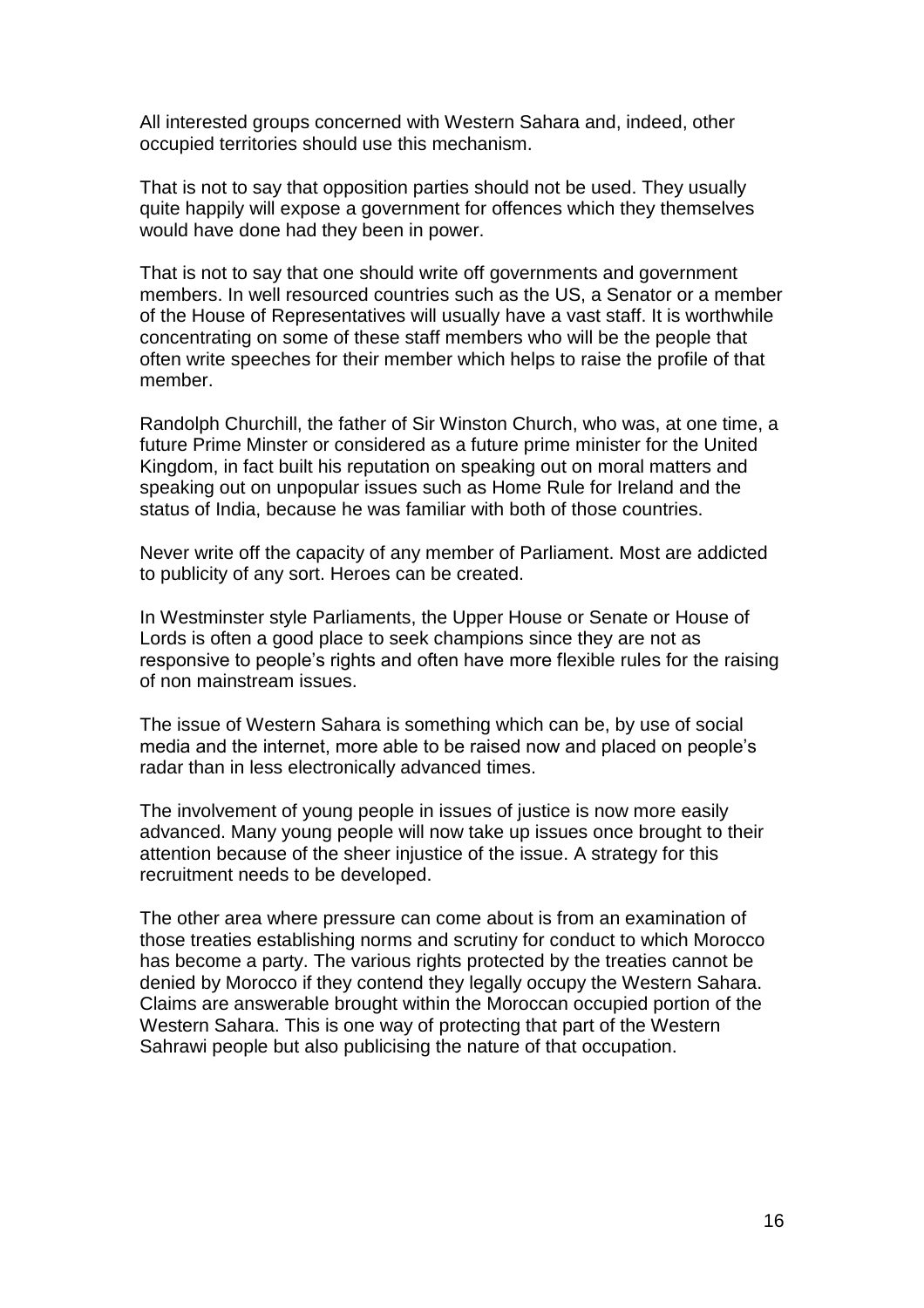# **Concluding remarks**

Essentially, Spain purported to hand over to Morocco the administering power for Western Sahara by a declaration which is invalid. The people of Western Sahara have a right to self-determination.

Despite The UN having, since 1991, overseen a ceasefire and constructed a mandate to administer a referendum to allow local Western Saharans to decide upon independence or autonomy within Morocco,<sup>13</sup> the region remains embroiled in uncertainty amid major power indecision and unwillingness. The referendum has not yet been held.<sup>14</sup> If Morocco were to allow any free and fair referendum on self-determination for the Sahrawi people probably, even with the participation of the Moroccan settlers residing in the territory, this would surely lead to the independence of Western Sahara. After all, the territory is not Moroccan.<sup>15</sup>

At international law, Morocco does not exercise any legal territorial sovereignty or even administering power over Western Sahara. $^{16}$ 

Informal talks between the parties largely remain in stalemate due to Morocco"s refusal thus far to discuss in any substantive way the proposal of the Polisario presented to the UN on 10 April 2007 entitled *Proposal of the Frente Polisario for a mutually acceptable political solution that provides for the self-determination of the people of Western Sahara*.

 $\overline{a}$  $13$  Morocco and Polisario accepted the UN-OAU jointly elaborated Settlement Plan that was approved by the Security Council in its Resolutions 658 (1990) and 690 (1991). The plan provided for the entry into force of a ceasefire to be followed by a free and fair referendum on self-determination, without any administrative or military constraints, in which "the Sahrawis people would choose between independence and integration into Morocco*'* (para. 4 and 6 of the Settlement Plan S/21360). It was also agreed that the electoral body for the referendum would be based on the last Spanish census of the indigenous population made in 1974 (para. 53, S/21360).

 $14$  Morocco also exhibited similar delay and obstructionist tactics following the Houston Agreements that were negotiated and signed by both parties in September 1997 under the auspices of James Baker III, the then Personal Envoy of the Secretary-General for Western Sahara. The plan envisaged four to five years period of self-governance for the territory at the end of which a referendum would be held in which both indigenous Sahrawis and Moroccan residents in the territory since December 1999 would participate.

 $15$  Since its rejection of the Baker Plan in 2004, Morocco repeatedly declared that it was willing to accept a solution to the question of Western Sahara only 'within the sovereignty of Morocco*'*. In this context, on 11 April 2007, it presented to the UN a proposal aiming at granting "autonomy" to the territory of Western Sahara "within Morocco"s sovereignty and territorial unity*.'*

<sup>&</sup>lt;sup>16</sup> As the Secretary-General stated in his report of 19 April 2006, 'no member State of the UN recognises Morocco's sovereignty over Western Sahara' (para. 37). Moreover, as clearly established in General Assembly Resolutions 34/37 (1979) and 35/19 (1980), Morocco is only an occupying power in Western Sahara.